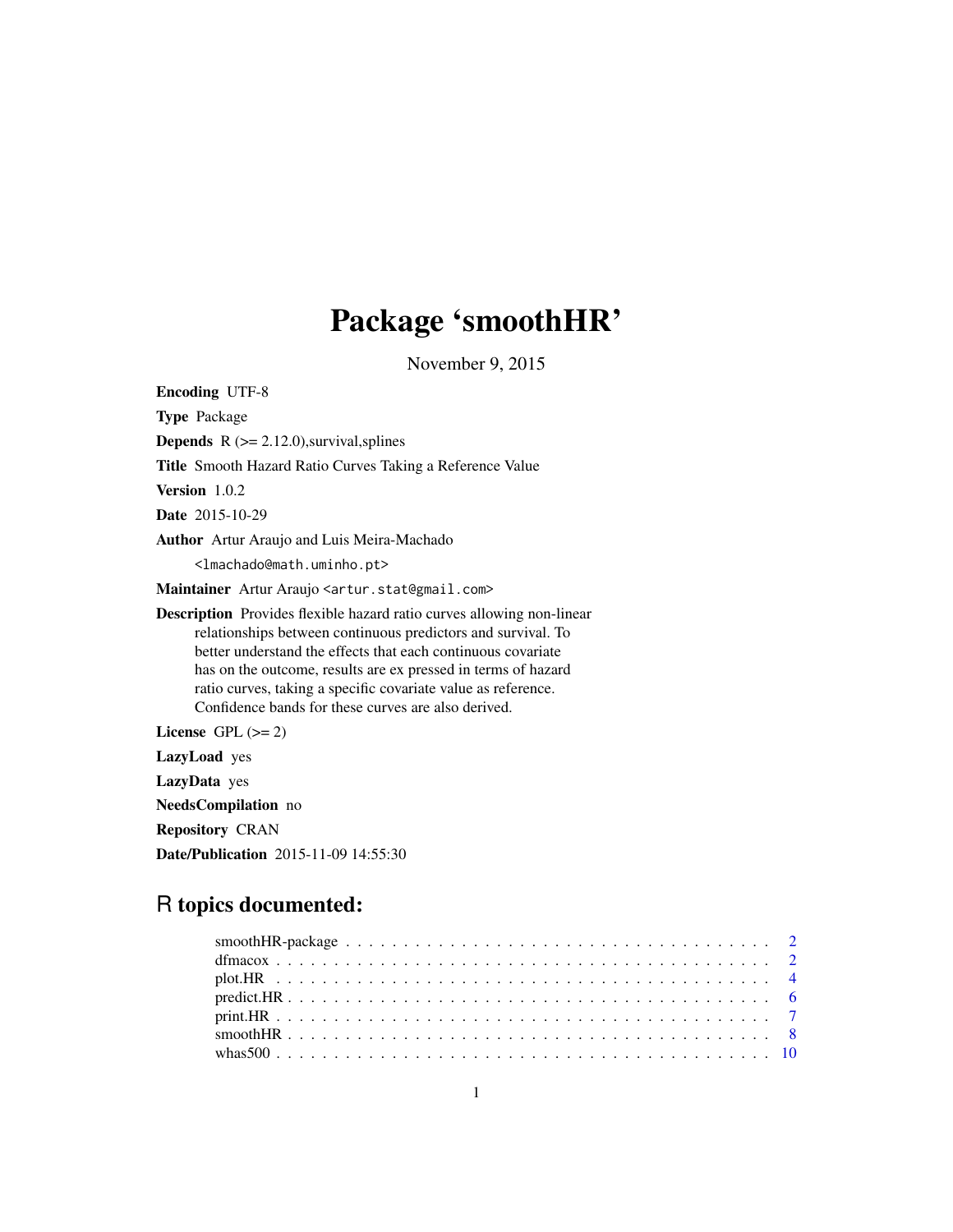#### <span id="page-1-0"></span>**Index** [11](#page-10-0)

#### Description

Provides flexible hazard ratio curves allowing non-linear relationships between continuous predictors and survival. To better understand the effects that each continuous covariate has on the outcome, results are expressed in terms of hazard ratio curves, taking a specific covariate value as reference. Confidence bands for these curves are also derived.

#### Details

| Package:  | smoothHR   |
|-----------|------------|
| Type:     | Package    |
| Version:  | 1.0.2      |
| Date:     | 2015-10-29 |
| License:  | $GPL (=2)$ |
| LazyLoad: | yes        |
| LazyData: | yes        |

#### Author(s)

Artur Araújo and Luís Meira-Machado <lmachado@math.uminho.pt> Maintainer: Artur Araújo <artur.stat@gmail.com>

#### References

Carmen Cadarso-Suarez, Luis Meira-Machado, Thomas Kneib and Francisco Gude. Flexible hazard ratio curves for continuous predictors in multi-state models: a P-spline approach. Statistical Modelling, 2010, 10:291-314.

dfmacox *Degrees of freedom in multivariate additive Cox models*

#### Description

Provides the degrees of freedom for flexible continuous covariates in multivariate additive Cox models.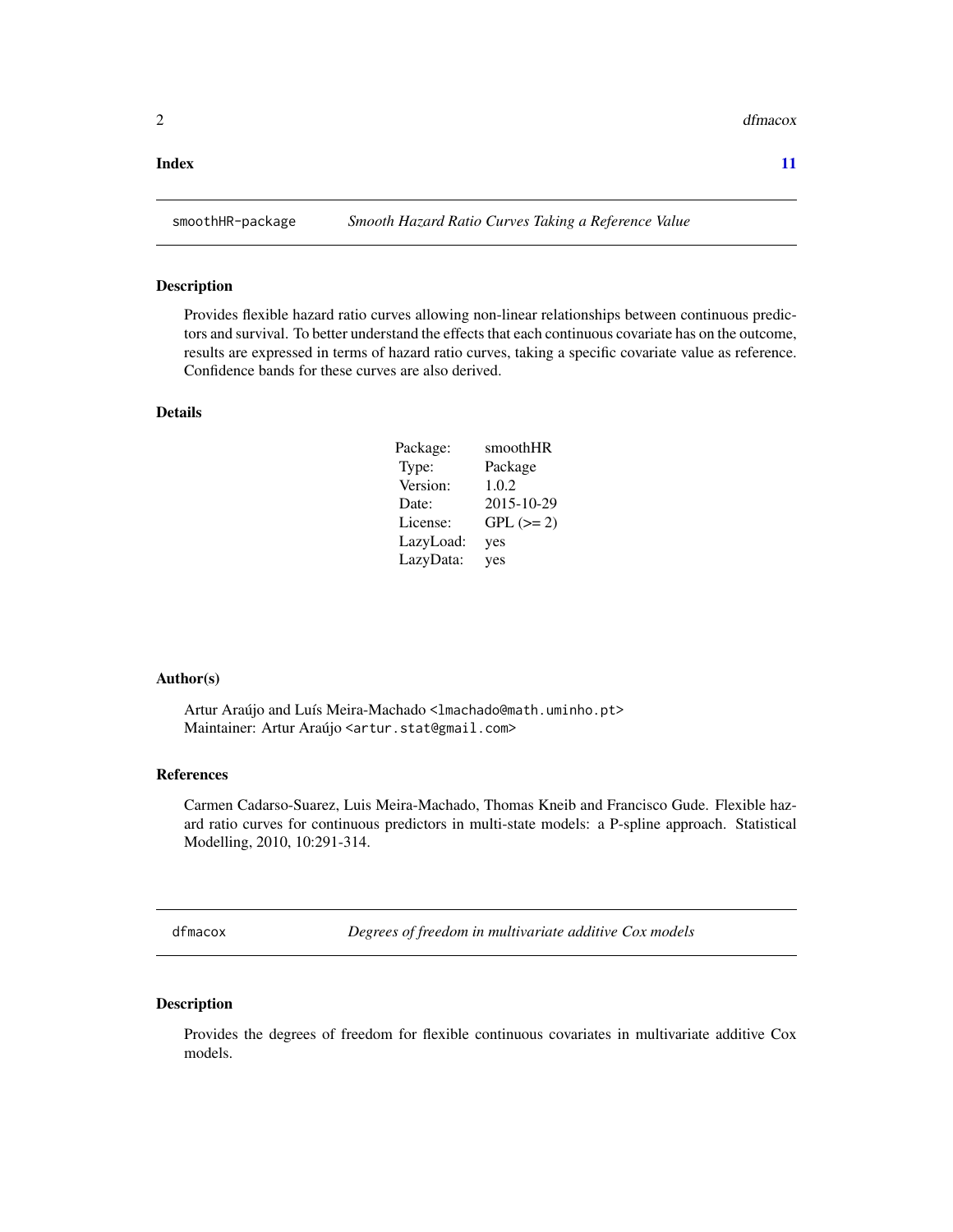#### dfmacox 3

#### Usage

```
dfmacox(time, time2=NULL, status, nl.predictors, other.predictors,
smoother, method, mindf=NULL, maxdf=NULL, ntimes=NULL, data)
```
#### Arguments

| time             | For right censored data, this is the follow up time. For interval data, the first<br>argument is the starting time for the interval.                                                                                                                                                                                                                                      |
|------------------|---------------------------------------------------------------------------------------------------------------------------------------------------------------------------------------------------------------------------------------------------------------------------------------------------------------------------------------------------------------------------|
| time2            | Ending time of the interval for interval censored or counting process data only.<br>Intervals are assumed to be open on the left and closed on the right, (start, end).<br>For counting process data, event indicates whether an event occurred at the end<br>of the interval.                                                                                            |
| status           | The status indicator, normally 0=alive, 1=dead. Other choices are TRUE/FALSE<br>(TRUE = death) or $1/2$ (2=death). For interval censored data, the status indica-<br>tor is 0=right censored, 1=event at time, 2=left censored, 3=interval censored.<br>Although unusual, the event indicator can be omitted, in which case all subjects<br>are assumed to have an event. |
| nl.predictors    | Vector with covariates to be introduced in the additive Cox model with a non-<br>linear effect.                                                                                                                                                                                                                                                                           |
| other.predictors |                                                                                                                                                                                                                                                                                                                                                                           |
|                  | Vector with remaining covariates to be introduced in the additive Cox model.<br>This will include qualitative covariates or continuous covariates with a linear<br>effect.                                                                                                                                                                                                |
| smoother         | Smoothing method to be used in the additive Cox model. Possible options are<br>'ns' for natural spline smoothing or 'pspline' for penalized spline smoothing.                                                                                                                                                                                                             |
| method           | The desired method to obtain the optimal degrees of freedom. If method ="AIC",<br>then the $AIC = (loglik - df)$ is used to choose the "optimal" degrees of freedom.<br>The corrected AIC of Hurvich et. al. (method="AICc") and the BIC criterion<br>$(method = "BIC")$ can also be used.                                                                                |
| mindf            | Vector with minimum degrees of freedom for each nonlinear predictor. By de-<br>fault this value is a vector of of the same length of nl.predictors all with value 1,<br>if smoother is 'ns'; a vector with the same length of nl.predictors all with value<br>1.5, if smoother is 'pspline'.                                                                              |
| maxdf            | Vector with maximum degrees of freedom for each nonlinear predictor. By de-<br>fault, when penalized spline is used (smoother='pspline'), the corrected AIC<br>from Hurvich obtained in the corresponding univariate additive Cox model is<br>used. When penalized spline is used (smoother='ns') a vector with the same<br>length of nl.predictors all with values 1.5.  |
| ntimes           | Internel procedure which involves repetion of some convergence steps to attain<br>the optimal degrees of freedom. By deafault is 5.                                                                                                                                                                                                                                       |
| data             | A data.frame in which to interpret the variables named in the arguments time,<br>time2, and status.                                                                                                                                                                                                                                                                       |

#### Value

An object of class list, basically a list including the elements: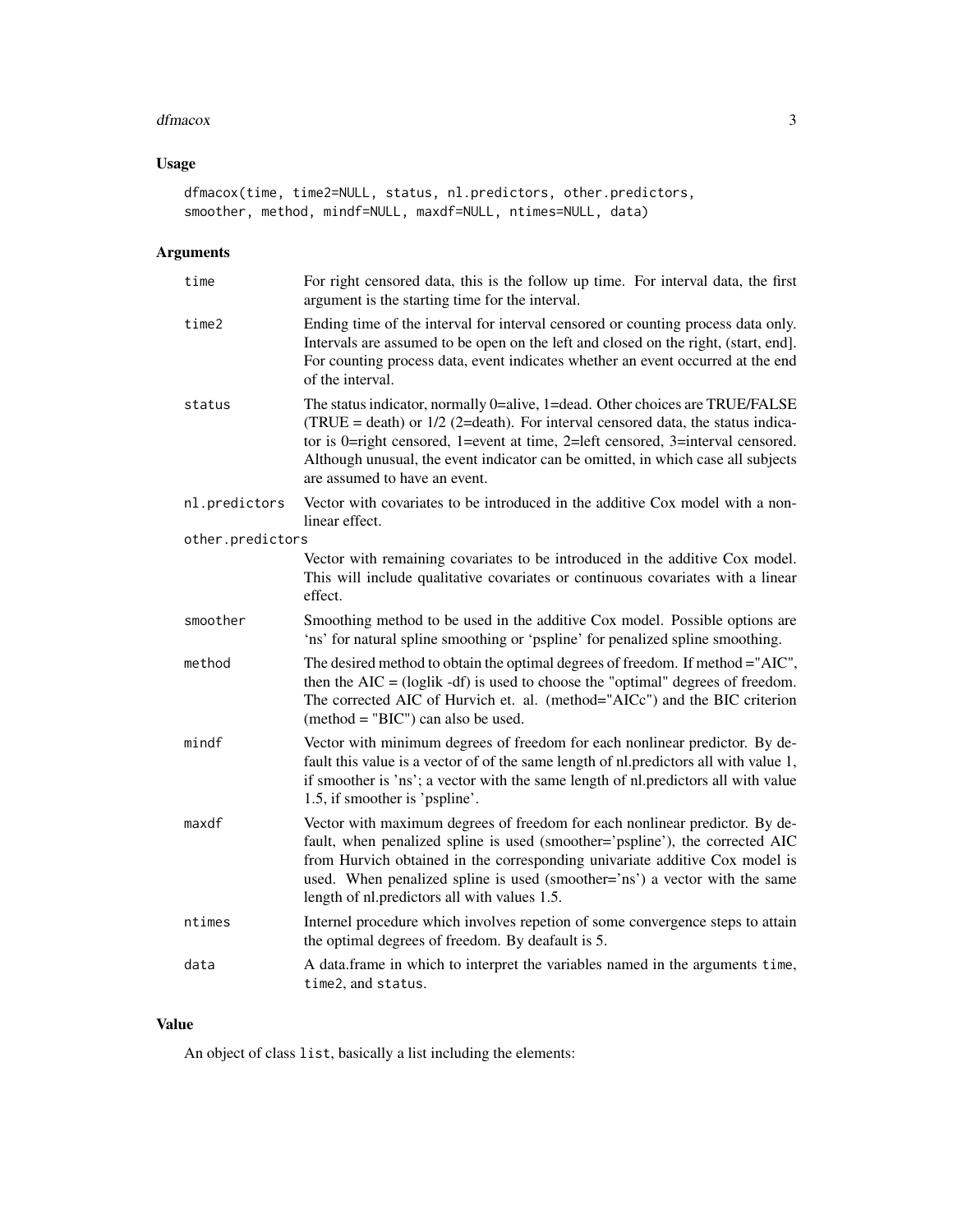<span id="page-3-0"></span>

| df            | Degrees of freedom of the 'nl.predictors'.                          |
|---------------|---------------------------------------------------------------------|
| AIC           | Akaike's Information Criterion score of the fitted model.           |
| AICc          | Corrected Akaike's Information Criterion score of the fitted model. |
| BIC           | Bayesian Information Criterion score of the fitted model.           |
| myfit         | Fitted (additive Cox) model based on the chosen degrees of freedom. |
| method        | The method used for obtaining the degrees of freedom.               |
| nl.predictors | Vector with the nonlinear predictors.                               |

#### Author(s)

Artur Araújo and Luís Meira-Machado

#### References

Eilers, Paul H. and Marx, Brian D. (1996). Flexible smoothing with B-splines and penalties. Statistical Science, 11, 89-121.

Hurvich, C.M. and Simonoff, J.S. and Tsai, Chih-Ling (1998). Smoothing parameter selection in nonparametric regression using an improved Akaike information criterion, JRSSB, volume 60, 271–293.

#### Examples

```
# Example 1
library(survival)
data(whas500)
mydf_ns <- dfmacox(time="lenfol", status="fstat", nl.predictors=c("los", "bmi"),
other.predictors=c("age", "hr", "gender", "diasbp"), smoother="ns", data=whas500)
print(mydf_ns)
# Example 2
mydf_ps <- dfmacox(time="lenfol", status="fstat", nl.predictors=c("los", "bmi"),
other.predictors=c("age", "hr", "gender", "diasbp"), smoother="pspline", data=whas500)
print(mydf_ps)
```

| plot.HR | Flexible hazard ratio curves taking a specific covariate value as refer- |
|---------|--------------------------------------------------------------------------|
|         | ence                                                                     |

#### **Description**

Plots flexible hazard ratio curves allowing non-linear relationships between continuous predictors and survival. To better understand the effects that each continuous covariate has on the outcome, results are expressed in terms of hazard ratio curves, taking a specific covariate value as reference. Confidence bands for these curves are also derived.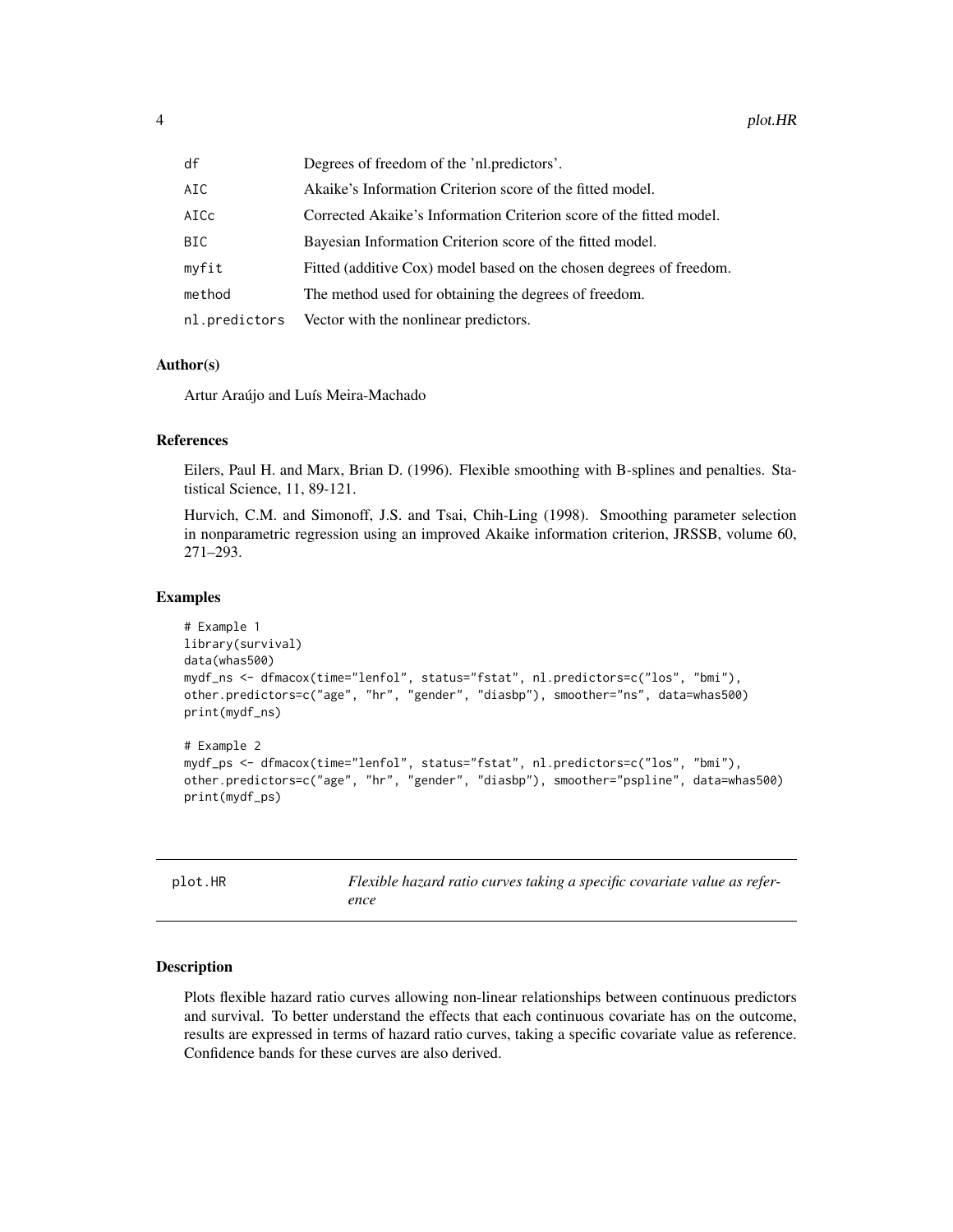#### plot.HR 5

#### Usage

```
## S3 method for class 'HR'
plot(x, predictor, prob=NULL, pred.value=NULL, conf.level=0.95, round.x=NULL,
ref.label=NULL, col, main, xlab, ylab, lty, xlim, ylim, xx, ...)
```
#### Arguments

| x          | An object of class HR                                                                                                                                                                                                                                                                                          |
|------------|----------------------------------------------------------------------------------------------------------------------------------------------------------------------------------------------------------------------------------------------------------------------------------------------------------------|
| predictor  | Variable named in the formula or included as a predictor in the coxfit. Usually<br>a continuous predictor of survival for which the results are expressed in terms of<br>hazard ratio curves, taking a specific covariate value as reference.                                                                  |
| prob       | Value between $0$ and $1$ . If prob= $0$ the reference value will be the minimum of<br>the hazard ratio curve. If prob=1 the reference value will be the maximum of<br>the hazard ratio curve. For values between 0 and 1 the reference value will be<br>the corresponding quantile of the variable predictor. |
| pred.value | Value from the variable predictor to be taken as the reference value.                                                                                                                                                                                                                                          |
| conf.level | Level of confidence. Defaults to $0.95$ (corresponding to $95\%$ ).                                                                                                                                                                                                                                            |
| round.x    | Rounding of numbers in the plot.                                                                                                                                                                                                                                                                               |
| ref.label  | Label for the reference covariate. By default is the name of the covariate.                                                                                                                                                                                                                                    |
| col        | Vector of dimension 3 for the colors to plot.                                                                                                                                                                                                                                                                  |
| main       | These arguments to title have useful defaults here.                                                                                                                                                                                                                                                            |
| xlab       | The range of x and y values with sensible defaults.                                                                                                                                                                                                                                                            |
| ylab       | The range of x and y values with sensible defaults.                                                                                                                                                                                                                                                            |
| lty        | Vector of dimension 2 for the line type.                                                                                                                                                                                                                                                                       |
| xlim       | The range of x and y values with sensible defaults.                                                                                                                                                                                                                                                            |
| ylim       | The range of x and y values with sensible defaults.                                                                                                                                                                                                                                                            |
| XX         | Vector of values (from the variable predictor) to be shown in the x axis.                                                                                                                                                                                                                                      |
| .          | Other arguments.                                                                                                                                                                                                                                                                                               |
|            |                                                                                                                                                                                                                                                                                                                |

#### Value

No value is returned.

### Author(s)

Artur Araújo and Luís Meira-Machado

#### References

Carmen Cadarso-Suarez, Luis Meira-Machado, Thomas Kneib and Francisco Gude. Flexible hazard ratio curves for continuous predictors in multi-state models: a P-spline approach. Statistical Modelling, 2010, 10:291-314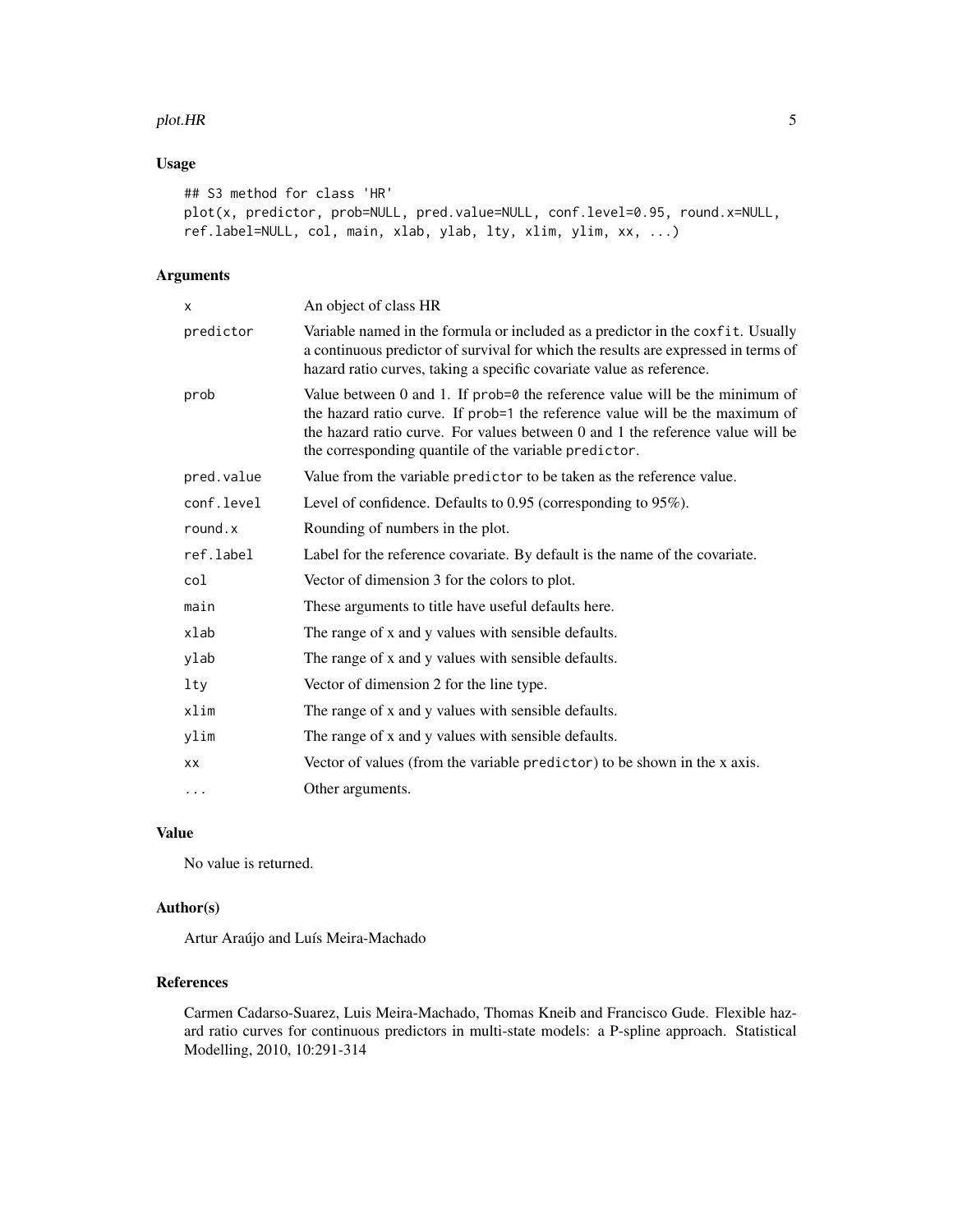#### See Also

[smoothHR](#page-7-1).

#### Examples

```
# Example 1
library(survival)
data(whas500)
fit <- coxph(Surv(lenfol, fstat)~age+hr+gender+diasbp+pspline(bmi)+pspline(los),
data=whas500, x=TRUE)
hr1 <- smoothHR(data=whas500, coxfit=fit)
plot(hr1, predictor="bmi", prob=0, conf.level=0.95)
# Example 2
hr2 <- smoothHR( data=whas500, time="lenfol", status="fstat", formula=~age+hr+gender+diasbp+
pspline(bmi)+pspline(los) )
plot(hr2, predictor="los", pred.value=7, conf.level=0.95, xlim=c(0,30), round.x=1,
ref.label="Ref.", xaxt="n")
xx <- c(0, 5, 10, 15, 20, 25, 30)
axis(1, xx)
```
predict.HR *predict method for an object of class 'HR'.*

#### Description

predict method for an object of class 'HR'.

#### Usage

```
## S3 method for class 'HR'
predict(object, predictor, prob=NULL, pred.value=NULL, conf.level=0.95,
prediction.values=NULL, round.x=NULL, ref.label=NULL, ...)
```
#### Arguments

| object     | An object of class HR.                                                                                                                                                                                                                                                                                         |
|------------|----------------------------------------------------------------------------------------------------------------------------------------------------------------------------------------------------------------------------------------------------------------------------------------------------------------|
| predictor  | Variable named in the formula or included as a predictor in the coxfit. Usually<br>a continuous predictor of survival for which the results are expressed in terms of<br>hazard ratio curves, taking a specific covariate value as reference.                                                                  |
| prob       | Value between $0$ and $1$ . If prob= $0$ the reference value will be the minimum of<br>the hazard ratio curve. If prob=1 the reference value will be the maximum of<br>the hazard ratio curve. For values between 0 and 1 the reference value will be<br>the corresponding quantile of the variable predictor. |
| pred.value | Value from the variable predictor to be taken as the reference value.                                                                                                                                                                                                                                          |
| conf.level | Level of confidence. Defaults to $0.95$ (corresponding to $95\%$ ).                                                                                                                                                                                                                                            |

<span id="page-5-0"></span>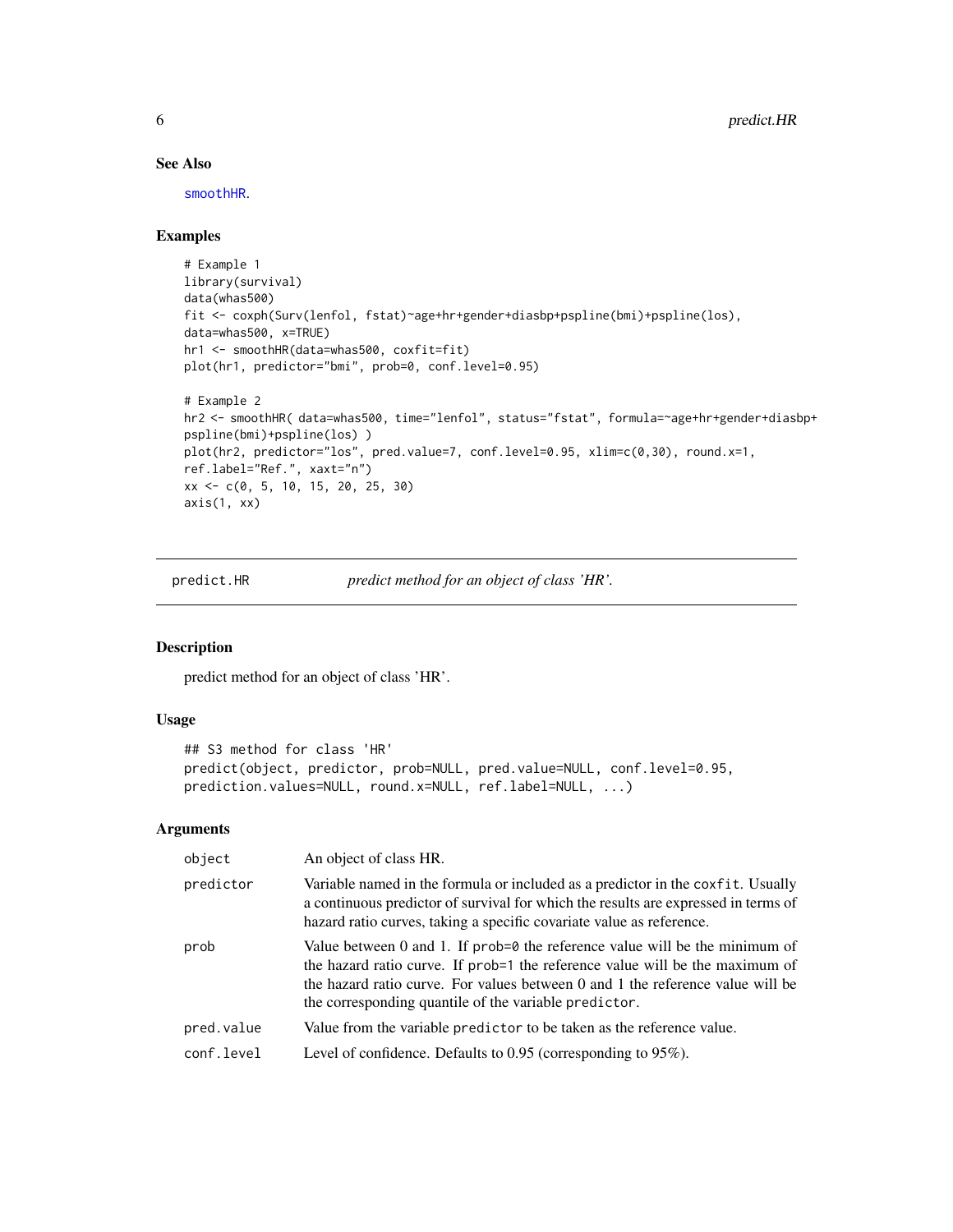#### <span id="page-6-0"></span>print.HR 7

prediction.values Vector of values ranging between minimum and maximum of the variable predictor. round.x Rounding of numbers in the predict. ref.label Label for the reference covariate. By default is the name of the covariate. ... Other arguments.

#### Value

Returns a matrix with the prediction values.

#### Author(s)

Artur Araújo and Luís Meira-Machado

#### References

Carmen Cadarso-Suarez, Luis Meira-Machado, Thomas Kneib and Francisco Gude. Flexible hazard ratio curves for continuous predictors in multi-state models: a P-spline approach. Statistical Modelling, 2010, 10:291-314.

#### See Also

[smoothHR](#page-7-1).

#### Examples

```
# Example 1
library(survival)
data(whas500)
fit <- coxph(Surv(lenfol, fstat)~age+hr+gender+diasbp+pspline(bmi)+pspline(los),
data=whas500, x=TRUE)
hr1 <- smoothHR(data=whas500, coxfit=fit)
predict(hr1, predictor="bmi", prob=0, conf.level=0.95)
# Example 2
hr2 <- smoothHR( data=whas500, time="lenfol", status="fstat", formula=~age+hr+gender+diasbp+
pspline(bmi)+pspline(los) )
```

```
pdval <- c(1, 2, 3, 4, 5, 6, 7, 8, 10, 12, 15, 18, 22, 25)
predict(hr2, predictor="los", pred.value=7, conf.level=0.95, prediction.values=pdval,
ref.label="Ref.")
```
print.HR *print method for a Smooth Hazard Ratio Object*

#### Description

This class of objects is returned by the HR class of functions to represent smooth hazard ratio curve. Objects of this class have methods for print, predict and plot.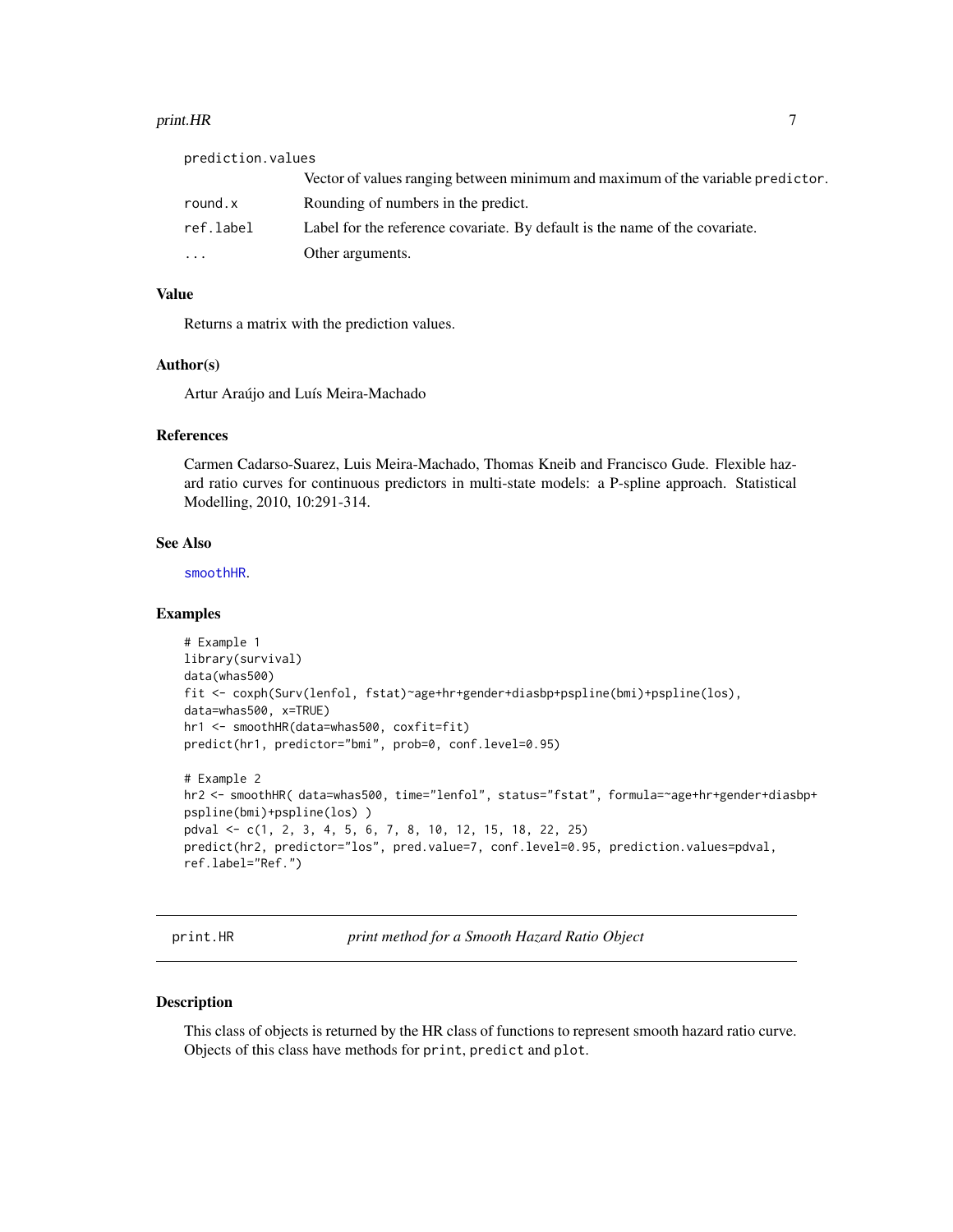#### 8 smoothHR

#### Usage

## S3 method for class 'HR'  $print(x, \ldots)$ 

#### Arguments

| X | An object of class HR. |
|---|------------------------|
| . | Other arguments.       |

#### Value

No value is returned.

#### Author(s)

Artur Araújo and Luís Meira-Machado

#### See Also

[smoothHR](#page-7-1).

#### Examples

```
# Example 1
library(survival)
data(whas500)
fit <- coxph(Surv(lenfol, fstat)~age+hr+gender+diasbp+pspline(bmi)+pspline(los),
data=whas500, x=TRUE)
hr1 <- smoothHR(data=whas500, coxfit=fit)
print(hr1)
# Example 2
hr2 <- smoothHR( data=whas500, time="lenfol", status="fstat", formula=~age+hr+gender+diasbp+
pspline(bmi)+pspline(los) )
print(hr2)
```
<span id="page-7-1"></span>smoothHR *Smooth Hazard Ratio Curves Taking a Reference Value*

#### Description

Provides flexible hazard ratio curves allowing non-linear relationships between continuous predictors and survival. To better understand the effects that each continuous covariate has on the outcome, results are expressed in terms of hazard ratio curves, taking a specific covariate value as reference. Confidence bands for these curves are also derived.

<span id="page-7-0"></span>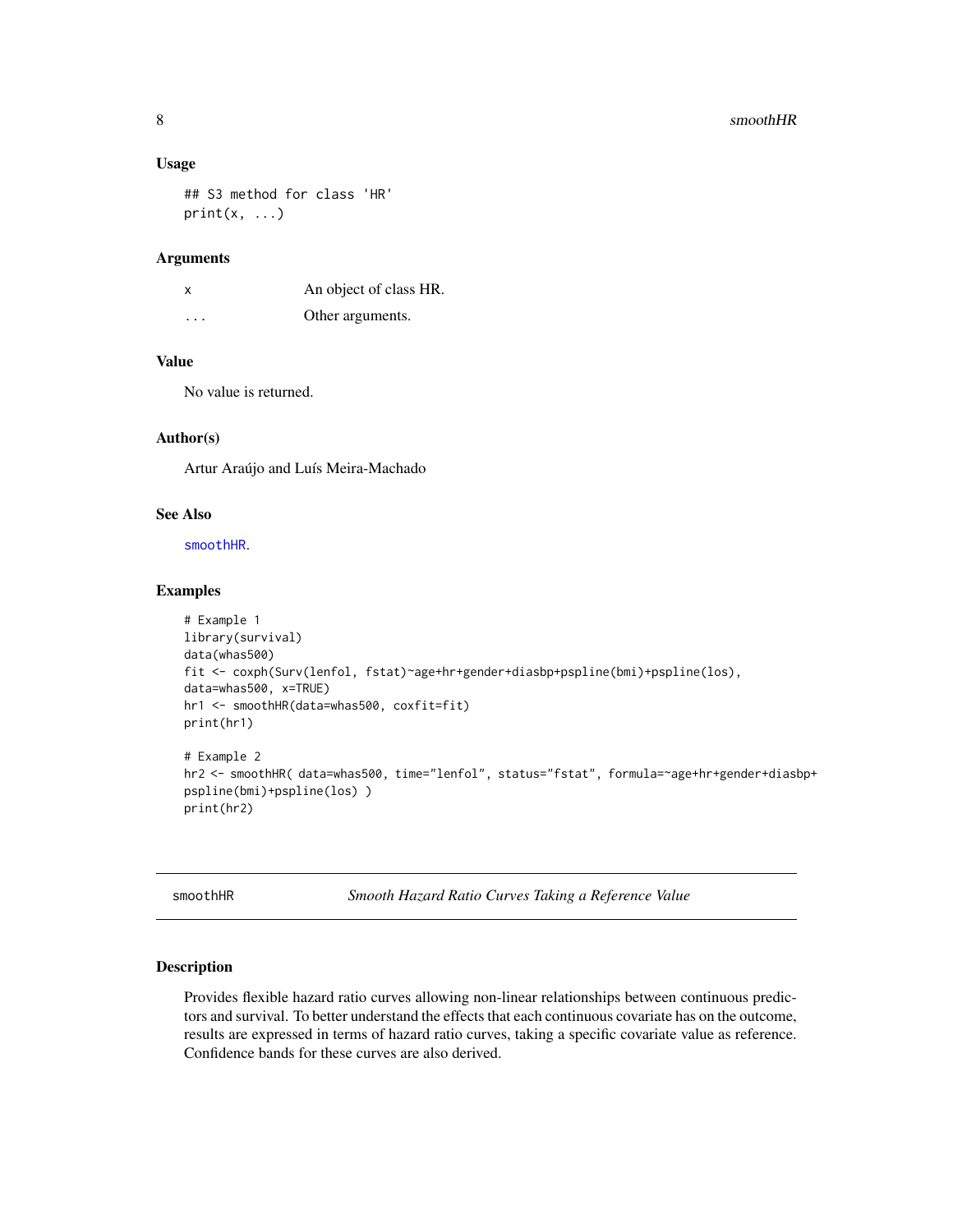#### $\mathbf{s}$ mooth $\mathbf{H}\mathbf{R}$

#### Usage

```
smoothHR(data, time=NULL, time2=NULL, status=NULL, formula=NULL, coxfit,
status.event=NULL)
```
#### Arguments

| data         | A data.frame in which to interpret the variables named in the formula or in the<br>arguments time, time2, status and coxfit.                                                                                                                                                                                                                                              |
|--------------|---------------------------------------------------------------------------------------------------------------------------------------------------------------------------------------------------------------------------------------------------------------------------------------------------------------------------------------------------------------------------|
| time         | For right censored data, this is the follow up time. For interval data, the first<br>argument is the starting time for the interval.                                                                                                                                                                                                                                      |
| time2        | Ending time of the interval for interval censored or counting process data only.<br>Intervals are assumed to be open on the left and closed on the right, (start, end].<br>For counting process data, event indicates whether an event occurred at the end<br>of the interval.                                                                                            |
| status       | The status indicator, normally 0=alive, 1=dead. Other choices are TRUE/FALSE<br>(TRUE = death) or $1/2$ (2=death). For interval censored data, the status indica-<br>tor is 0=right censored, 1=event at time, 2=left censored, 3=interval censored.<br>Although unusual, the event indicator can be omitted, in which case all subjects<br>are assumed to have an event. |
| formula      | A formula object, with the terms on the right after the $\sim$ operator.                                                                                                                                                                                                                                                                                                  |
| coxfit       | An object of class coxph. This argument is optional, being an alternative to the<br>arguments time, time2, status and formula.                                                                                                                                                                                                                                            |
| status.event | The status indicator is a qualitative variable where usually the highest value is<br>left for the event of interest (usually $0$ =alive, 1=dead). If that is not the case the<br>status, event indicates which value denotes the event of interest.                                                                                                                       |

#### Value

An object of class HR. There are methods for print, predict and plot. HR objects are implemented as a list with elements:

| dataset | Dataset used.                                            |
|---------|----------------------------------------------------------|
| coxfit  | The object of class 'coxph' used.                        |
| phtest  | Result from testing the proportional hazards assumption. |

#### Author(s)

Artur Araújo and Luís Meira-Machado

#### References

Carmen Cadarso-Suarez, Luís Meira-Machado, Thomas Kneib and Francisco Gude. Flexible hazard ratio curves for continuous predictors in multi-state models: a P-spline approach. Statistical Modelling, 2010, 10:291-314.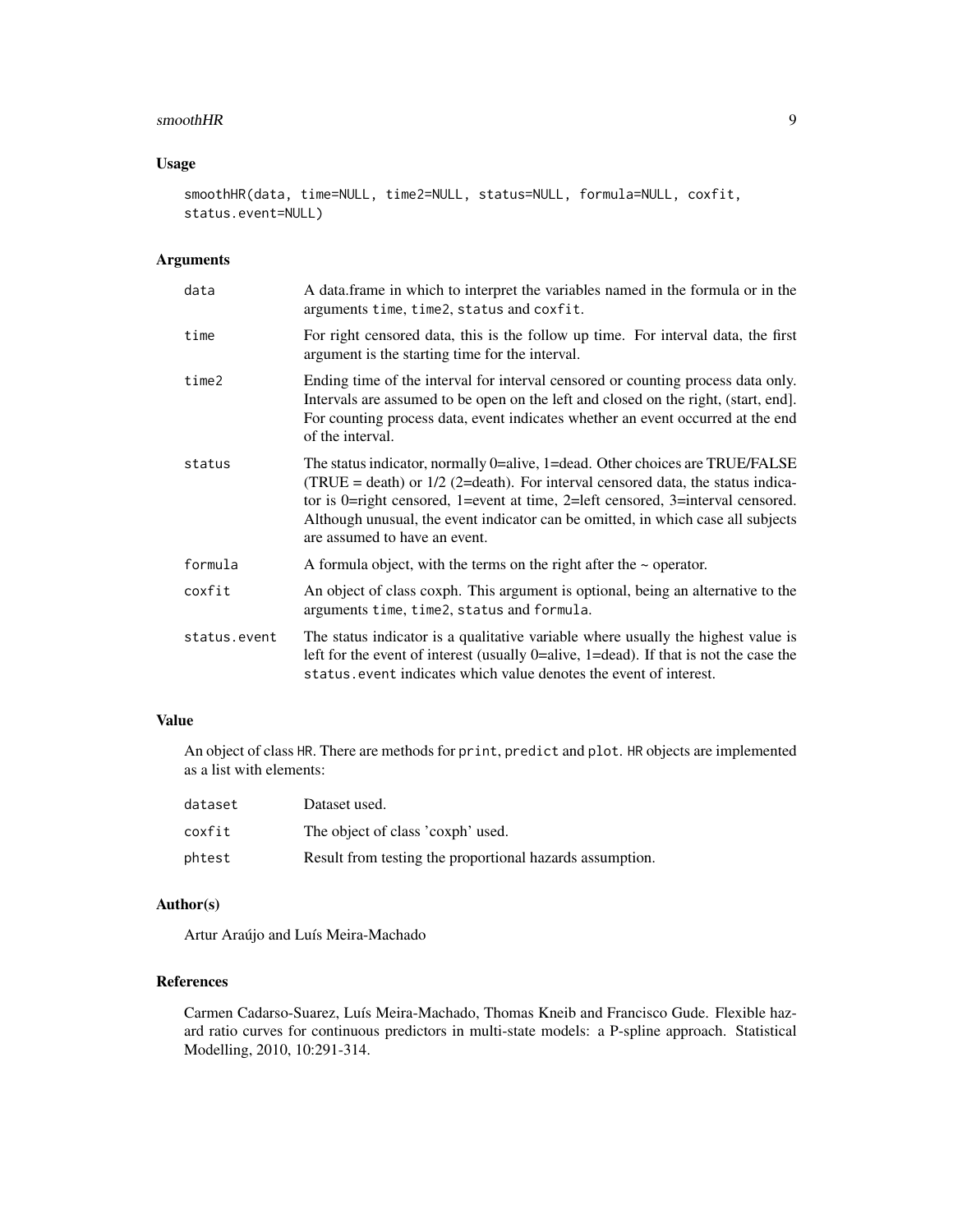10 whas 500

#### Examples

```
# Example 1
library(survival)
data(whas500)
fit <- coxph(Surv(lenfol, fstat)~age+hr+gender+diasbp+pspline(bmi)+pspline(los), data=whas500,
x=TRUE)
hr1 <- smoothHR(data=whas500, coxfit=fit)
print(hr1)
# Example 2
hr2 <- smoothHR( data=whas500, time="lenfol", status="fstat", formula=~age+hr+gender+diasbp+
pspline(bmi)+pspline(los) )
print(hr2)
```
whas500 *Worcester Heart Attack Study WHAS500 Data*

#### Description

Data from the Worcester Heart Attack Study

#### Usage

data(whas500)

#### Format

A data frame with 500 observations with 22 variables.

#### Details

Data from the Worcester Heart Attack Study whose main goal was to describe factors associated with trends over time in the incidence and survival rates following hospital admission for acute myocardial infarction.

#### Source

Worcester Heart Attack Study data from Dr. Robert J. Goldberg of the Department of Cardiology at the University of Massachusetts Medical School. This data is also available at the following Wiley's FTP site: ftp://ftp.wiley.com/public/sci\_tech\_med/survival

#### References

Hosmer, D.W. and Lemeshow, S. and May, S. (2008) Applied Survival Analysis: Regression Modeling of Time to Event Data: Second Edition, John Wiley and Sons Inc., New York, NY

#### Examples

data(whas500)

<span id="page-9-0"></span>